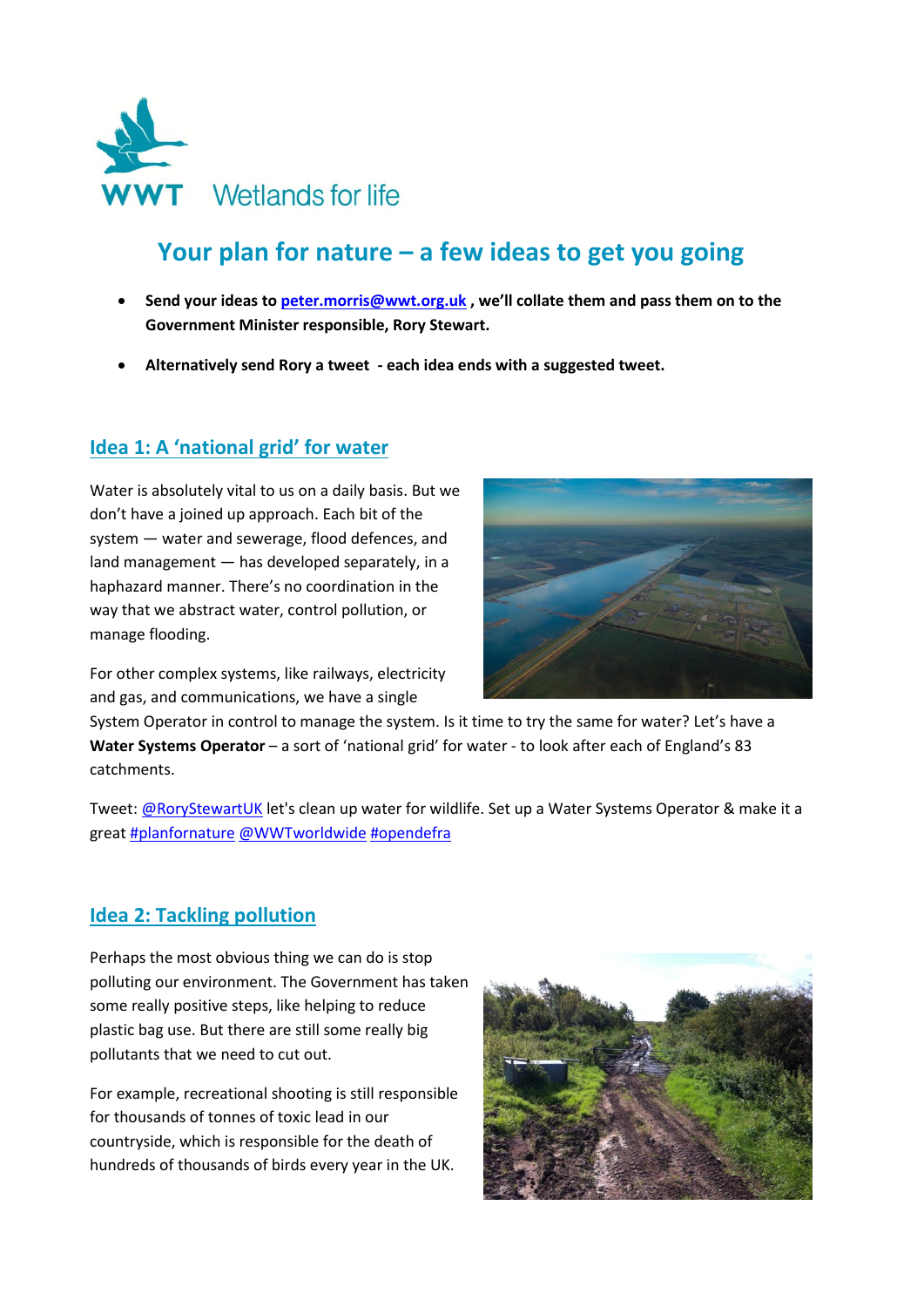We also know that some of this lead enters the human food chain. There are affordable, effective alternatives available, like steel, so it's time to phase out the use of lead ammunition for good.

Another big one is pollution of our waterways by run-off from farmland. Pesticides and fertilisers flow off agricultural land into our rivers and streams. Did you know that *only around a third* of our rivers, streams, pools and lakes are in good condition?

Tweet: [@RoryStewartUK](https://twitter.com/RoryStewartUK) please deal with contaminants like lead ammunition & farm pollution & make it a great [#planfornature](https://twitter.com/search?q=%23planfornature) [@WWTworldwide](https://twitter.com/WWTworldwide) [#opendefra](https://twitter.com/search?q=%23opendefra)

## **Idea 3: Bringing nature to people?**

Nature reserves are amazing places for wildlife, but nature shouldn't be confined to isolated oases. Over the next few years, we're bound to build more houses and roads to try to tackle our housing shortages. But let's make sure there's room for nature in our lives and in our landscapes by planning for wildlife lines – oak avenues, wetland waterways, or species stepping-stones – the vital habitats we need to link up population pockets across the UK.



The Government has just set up a new [National Infrastructure Commission](https://www.gov.uk/government/organisations/national-infrastructure-commission) to advise on the need for new developments like roads and rail links. Let's make sure that the NIC also considers the links our wildlife needs to join up precious fragments of habitat by planning for green and blue infrastructure, or wildlife lines.

Tweet: [@RoryStewartUK](https://twitter.com/RoryStewartUK) plz plan wildlife lines with [@Andrew\\_Adonis:](https://twitter.com/Andrew_Adonis) green & blue infrastracture for a great #planfornature @WWTworldwide #opendefra

#### **Idea 4: SUDS not floods**

Did you know that over *three million homes* are already at risk of flooding and many of our drainage systems are over-capacity? Annual damages from surface water flooding could be over £2.2 billion and climate change and increased urbanisation will produce an additional 30% to 110% increase to current surface water flooding damage in years to come.

"SUDS" stands for Sustainable Drainage Systems. By building features like green roofs, ponds and permeable



paving we can regulate storm water flows, reduce pollution downstream and recharge groundwater supplies. They're also brilliant for water quality, health and wellbeing and wildlife habitat. Freshwater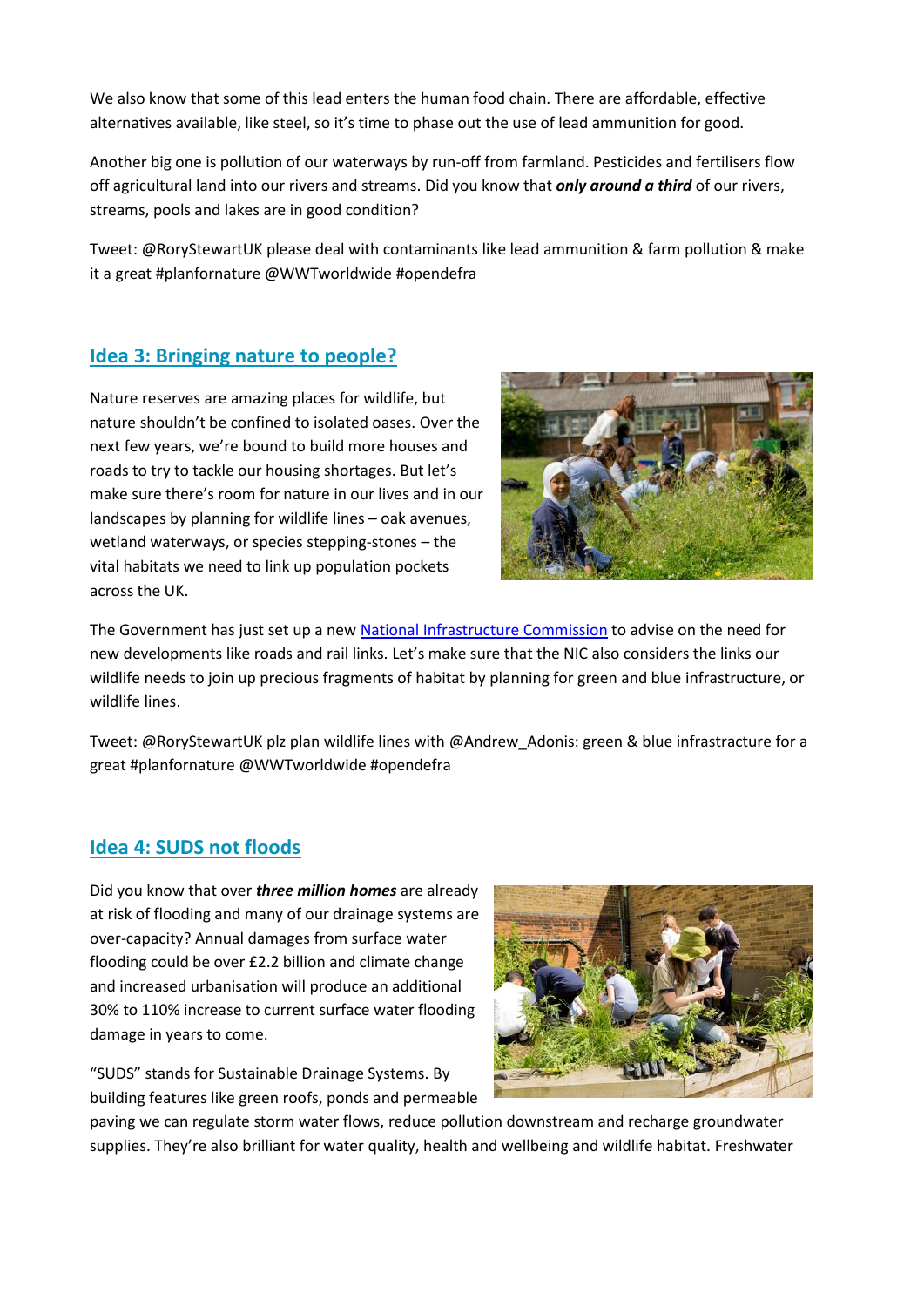and wetland habitats make up just 3% of the UK, but support around 10% of our species. SUDS can bring this watery wildlife right alongside us.

Earlier this year the Government decided not to require SUDS to be designed into most new building developments. That's despite its own figures suggesting this decision will cause over £100 million of flood damage each year, which will be paid for by the public through taxes, higher water bills and insurance premiums.

Tweet: @RoryStewartUK please work with @BrandonLewis for homes with #SUDS not #floods and make it a great #planfornature @WWTworldwide #opendefra

### **Idea 5: Restore nature, beat climate change**

We know that nature is first to feel the effects of climate change. Just think of ocean acidification and changing habitats. But we often forget that nature is also part of the solution. Did you know that peat wetlands alone store more carbon in the soil than rainforests do? They store a third of the world's total despite only taking up 3% of the world's surface.



And, of course, nature can help us adapt to the

challenges climate change will bring. Huge projects like our new manmade working wetland at Steart [Marshes](http://www.wwt.org.uk/conservation/wwt-projects/steart-marshes/) use natural wetland processes to both create wonderful wildlife habitat as well as protecting thousands of homes and businesses from rising sea levels.

So, we need to make sure that we join up restoring nature with the fight against climate change. And, as we work to decarbonise our economy, let's do it in a way that contributes to nature.

Write to Rory or tweet your support[: @RoryStewartUK](https://twitter.com/RoryStewartUK) please work with @AmberRudd MP for naturefriendly renewables and make it a great [#planfornature](https://twitter.com/search?q=%23planfornature) [@WWTworldwide](https://twitter.com/WWTworldwide) [#opendefra](https://twitter.com/search?q=%23opendefra)

## **Idea 6: Natural wealth fund**

Saving nature is good value, but it can't be done on a shoestring. Over the next four years, the Environment Department is facing huge cuts of around a third of its budget. Part of the problem is that the value that DEFRA brings isn't measured in money, it's measured in a healthier environment and public benefits like thriving wildlife and clean air.

One way to help is to make sure that